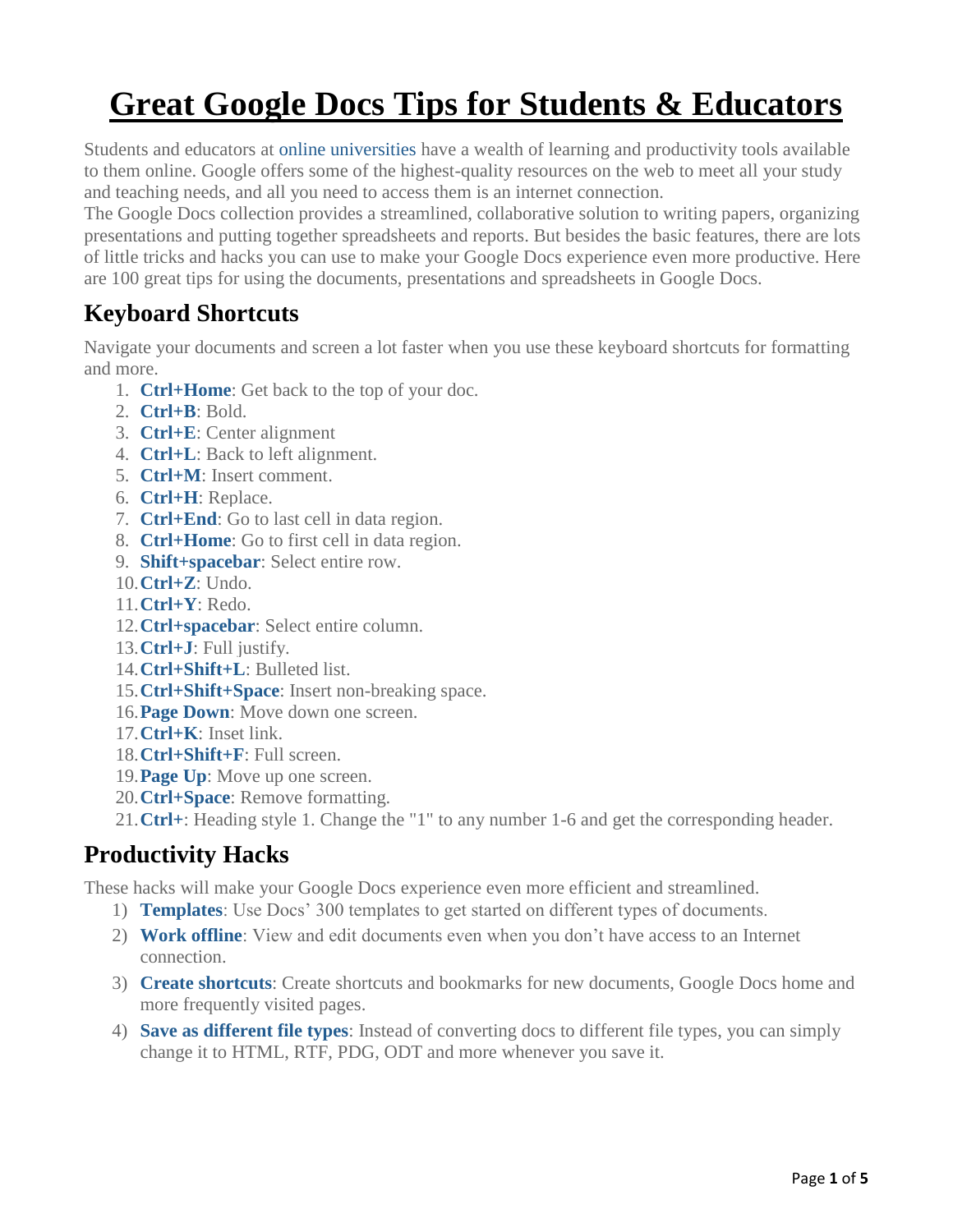# **Features and Tools**

Make use of features and tools like Docs Translation or CSS Editing to customize your docs and make them work for you.

- 1) **[Polyline](http://www.googletutor.com/2009/10/09/now-draw-better-in-google-docs-with-3-new-features/)**: Draw shapes and lines in Google docs to make graphs, images and examples.
- 2) **[Docs Translation](http://www.googletutor.com/2009/09/21/does-google-docs-translation-tool-really-work/)**: Find the docs translator under Tools.
- 3) **[Snap to Guides](http://www.googletutor.com/2009/10/09/now-draw-better-in-google-docs-with-3-new-features/)**: With this Edit feature, you can line up shapes in your doc automatically.
- 4) **[Reference tools](http://docs.google.com/support/bin/answer.py?hl=en&answer=107178)**: Google docs comes with access to a dictionary, thesaurus and encyclopedia that you can use within the document.
- 5) **[CSS Editing](http://docs.google.com/support/bin/answer.py?hl=en&answer=94168)**: Change the display of your doc by manually plugging in your CSS text.
- 6) **[HTML tags](http://docs.google.com/support/bin/answer.py?hl=en&answer=146021)**: Docs supports, or partially supports, some HTML tags, shown here.

#### **Collaboration**

One of the best things about Google Docs is that you get to share and collaborate on projects with others. Learn how to make the most of these features here.

- 1) **[Shared folders](http://docs.google.com/support/bin/answer.py?answer=158074&hl=en)**Create shared folders and drag-and-drop items from other folders.
- 2) **[Privacy](http://www.google.com/google-d-s/tour4.html)**: You can choose to have documents published publicly or privately.
- 3) **[Share, don't email](http://webworkerdaily.com/2007/06/29/10-ways-to-use-the-new-google-docs-productively/%22)**: Instead of emailing docs back and forth, type in email addresses of people you'd like to share your Google document with, and they'll be sent an editable, web copy.
- 4) **[Make changes at the same time](http://www.google.com/google-d-s/tour2.html)**: You and your classmates can log into the same document at the same time to make edits.
- 5) **[Share a folder](http://www.google.com/google-d-s/whatsnew.html)**: Share entire groups of documents saved in a single file with coworkers and students.
- 6) **[Invite mailing lists as collaborators](http://docs.google.com/support/bin/answer.py?hl=en&answer=66343)**: You can share a document with all members of your email mailing lists with this function.
- 7) **[Make a presentation in real-time](http://www.google.com/google-d-s/tour2.html)**: Invite others to view a presentation you've made as you see it too.
- 8) **[Data validation](http://docs.google.com/support/bin/answer.py?hl=en&answer=139705)**: Make sure everyone is entering data into the spreadsheet the same way by controlling data validation settings.
- 9) **[Allow people to edit without signing in](http://docs.google.com/support/bin/answer.py?hl=en&answer=96346)**: This means anyone, even if they don't have a Google account, can sign in and edit your piece.
- 10) **[Remove collaborators](http://docs.google.com/support/bin/answer.py?hl=en&answer=43271)**: If you want to take someone off a project, click None next to the name of the person you want to remove.
- 11) **[Forum](http://www.google.com/support/forum/p/Google+Docs)**: If you get stuck with a docs problem, you can head over to the forums and find help from other users.
- 12) **[Change ownership](http://docs.google.com/support/bin/answer.py?hl=en&answer=92358)**: Switch ownership of Google docs as project leaders change.

## **Files, Folders and Filters**

Find out how to use files, folders and filters for optimum organization and a clearer display.

- 1) **[View and unviewed](http://docs.google.com/support/bin/answer.py?hl=en&answer=165318)**: You can mark new shared documents as viewed or unviewed, like an inbox.
- 2) **[Create subfolders](http://docs.google.com/support/bin/answer.py?hl=en&answer=86142)**: Make subfolders for better organization. Create, then choose to move it wherever you want.
- 3) **[Drag-and-drop folders](http://docs.google.com/support/bin/answer.py?hl=en&answer=68491)**: Drag-and-drop folders and docs to spreadsheets, documents and presentations.
- 4) **[Tag](http://webworkerdaily.com/2007/06/29/10-ways-to-use-the-new-google-docs-productively/)**: Tag items with certain keywords instead of going to the trouble of moving them to a folder.
- 5) **[Star](http://docs.google.com/support/bin/answer.py?hl=en&answer=50094)**: You can also star documents, like you would in Gmail.
- 6) **[Upload multiple files](http://docs.google.com/support/bin/answer.py?hl=en&answer=147167)**: Click "select more files" to upload multiple files in Google Docs.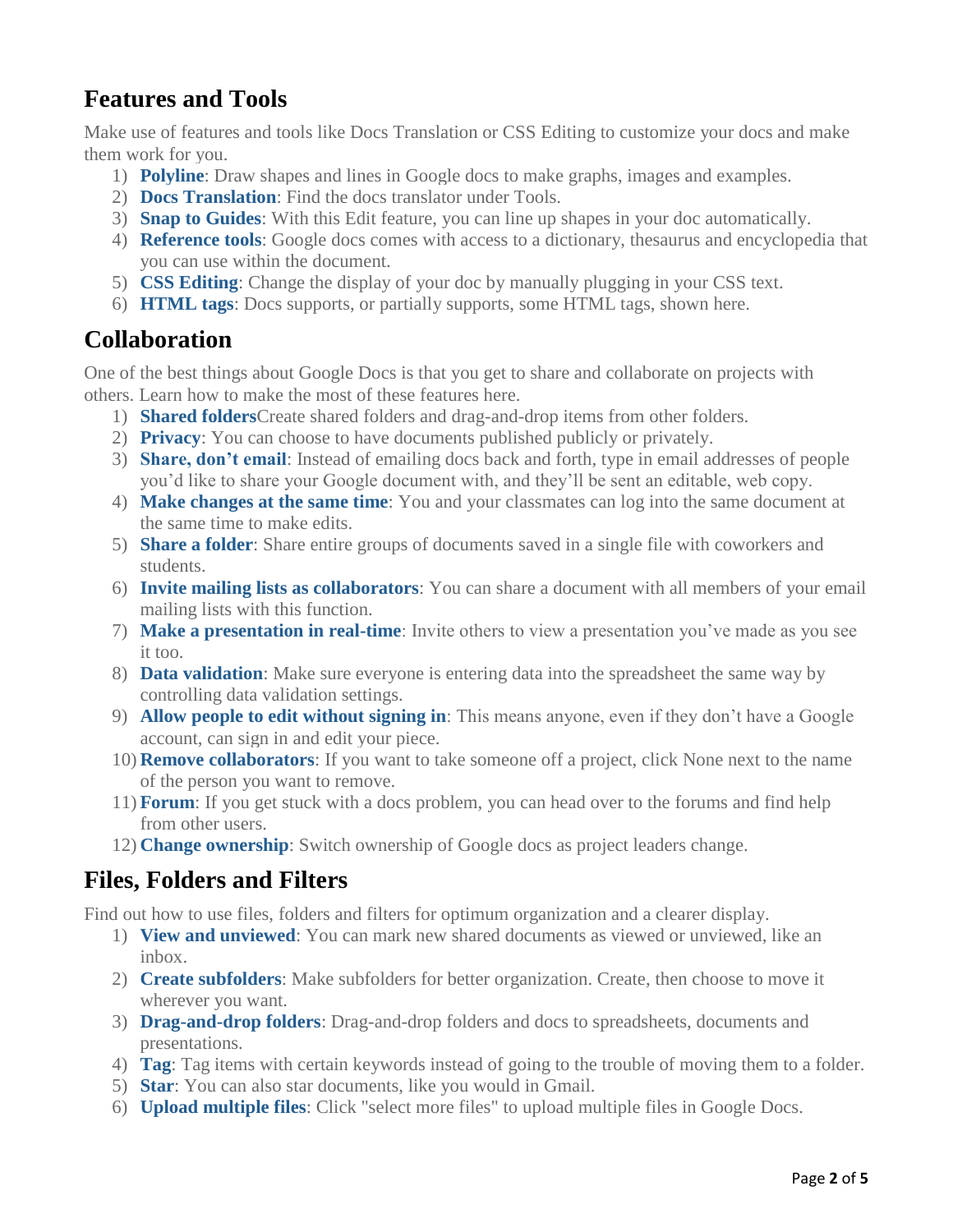# **Organization**

These hacks are designed to organize your Google Docs, from starting a new assignment to sharing and publishing.

- 1. **[Color code folders](http://docs.google.com/support/bin/answer.py?hl=en&answer=92357)**: Color-code the names of folders.
- 2. **[Insert bookmarks](http://www.youtube.com/watch?v=GAkSoNFp-1Y)**: Insert a link to another part of your document, like in a table of contents.
- 3. **[Zip archive](http://googlesystem.blogspot.com/2009/10/export-google-docs.html)**: Export Google docs, spreadsheets and presentations in a single ZIP archive.
- 4. **Block quote**: Use this setting to automatically indent and set aside a long quote in your document.
- 5. **[Minimize](http://webworkerdaily.com/2007/06/29/10-ways-to-use-the-new-google-docs-productively/)**: Star only the docs you want to see at one time, and minimize everything in the left pane for a minimized view.
- 6. **[Annotate with footnotes](http://docs.google.com/support/bin/answer.py?hl=en&answer=107177)**: Insert annotations as footnotes to your document easily.
- 7. **[Preview templates](http://docs.google.com/support/bin/answer.py?hl=en&answer=99071)**: Preview a template before committing to it.

## **Edits**

With these editing tools, you'll track comments, save editing history and more.

- 1) **[Color-code comments](http://news.cnet.com/8301-17939_109-9732473-2.html)**: You can color-code live comments in Google Docs.
- 2) **[Revision pruning](http://docs.google.com/support/bin/answer.py?hl=en&answer=95902)**: When you have too many revisions, they'll automatically collapse, or prune, but can still be viewed in revision history.
- 3) **[Track edits and changes](http://news.cnet.com/8301-17939_109-9732473-2.html)**: In Google Docs you can go back and forth between edits that you or collaborators made.
- 4) **[Revision history](http://docs.google.com/support/bin/answer.py?hl=en&answer=92199)**: View older versions of your document, and choose to "revert to this one" if you choose.
- 5) **[Find and replace](http://docs.google.com/support/bin/answer.py?hl=en&answer=62754)**: This version of find and replace lets you match cases, match whole words, find previous words, and more.

## **Synchronization**

Make your Google Docs work with other tools too.

- 1) **[Preview docs in Gmail](http://www.googletutor.com/2009/10/20/preview-google-docs-directly-in-gmail/)**: You can preview Google docs attachments in Gmail.
- 2) **[Google Finance](http://docs.google.com/support/bin/answer.py?hl=en&query=google+finance&answer=54198)**: Enter information from Google Finance into spreadsheets with this formula Syntax: =GoogleFinance("symbol"; "attribute").
- 3) **[Sync with Office Documents](http://www.labnol.org/internet/office/backup-and-sync-google-docs-files/5188/)**: With Syncplicity, you can sync Google Docs with Microsoft Office.
- 4) **[Sync with your server](http://docs.google.com/support/bin/answer.py?hl=en&answer=92350)**: To work offline, your documents will have to be synced to your server.
- 5) **[Google Mobile](http://www.google.com/mobile/#p=default)**: Use Google Mobile to access docs on your phone.

#### **Search**

Google Docs uses Google search to find documents and more.

- 1) **[Search PDFs](http://docs.google.com/support/bin/answer.py?hl=en&answer=97468)**: There's a search box in the upper right corner of your PDF document.
- 2) **[Search for docs using keywords](http://docs.google.com/support/bin/answer.py?hl=en&answer=50094)**: If you don't remember the title of a doc, type in keywords from the document instead.
- 3) **[Advanced search](http://docs.google.com/support/bin/answer.py?hl=en&answer=93297)**: Find documents by selecting who you've shared with, keyword, title, and more.
- 4) **[Search the web](http://docs.google.com/support/bin/answer.py?hl=en&answer=107179)**: Highlight a word and search the web for matching websites and images.
- 5) **[Search operators](http://docs.google.com/support/bin/answer.py?hl=en&answer=50094)**: Search operators will help you find starred, hidden and other documents quickly. Example: [is:starred]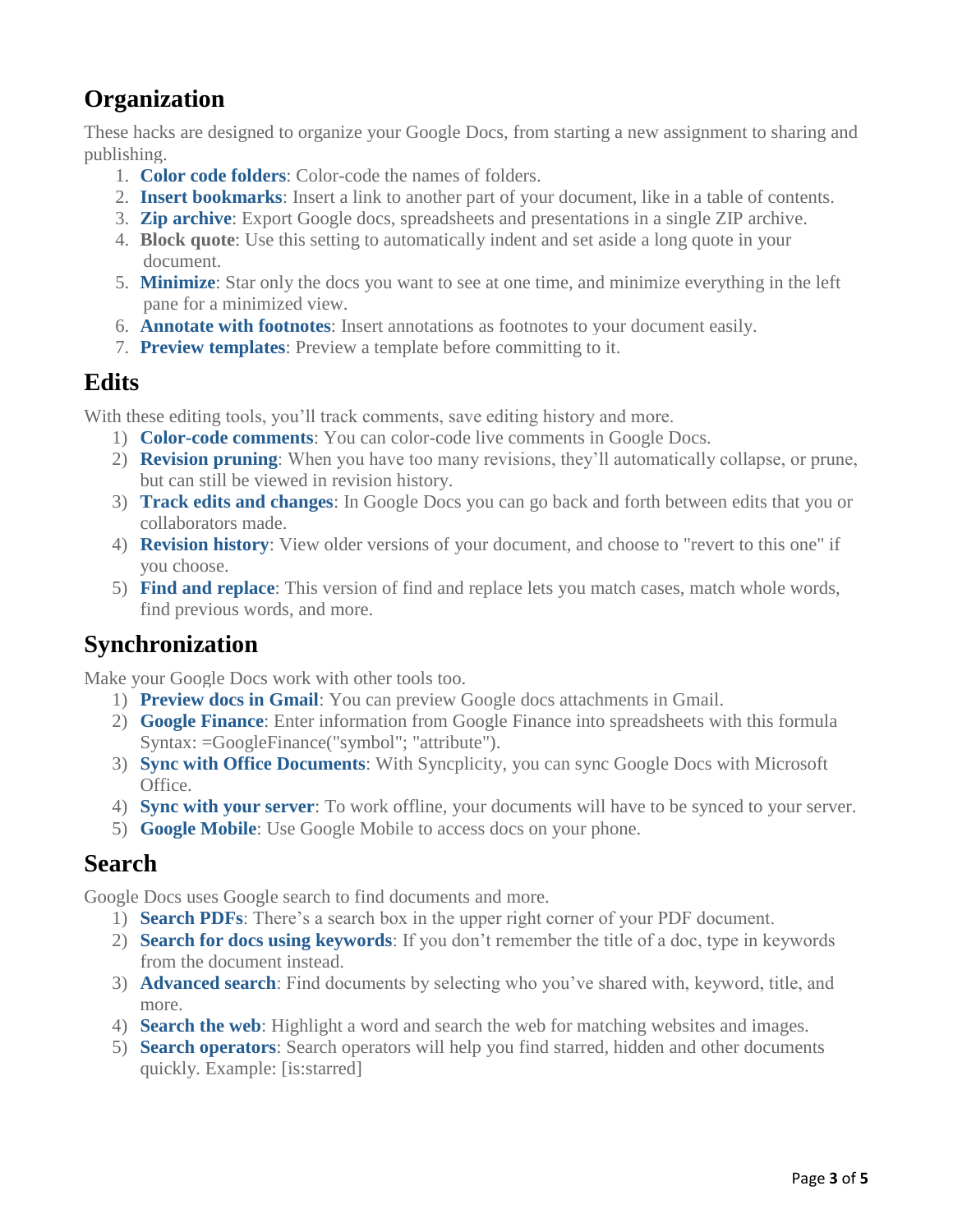#### **Presentations**

Learn how to make and present projects with videos, images and more.

- 1) **[Embed a presentation in a website](http://74.125.155.132/search?q=cache:dNu9Mf-6WIYJ:classrooms.tacoma.k12.wa.us/tps/jleiman/documents/top_14_google_docs_tricks.doc+google+docs+tips+tricks&cd=6&hl=en&ct=clnk&gl=us)**: Add your class presentations to your website or blog by publishing and pasting the HTML code that is revealed.
- 2) **[Insert tables](http://docs.google.com/support/bin/answer.py?hl=en&answer=154633)**: You can insert tables into Google Presentations, too.
- 3) **[Sequentially reveal objects on a slide](http://docs.google.com/support/bin/answer.py?hl=en&answer=100380)**: Bullets and text boxes will be revealed one at a time if you select this option.
- 4) **[Custom colors](http://docs.google.com/support/bin/answer.py?hl=en&answer=97513)**: You can choose custom colors to add to your presentation.
- 5) **[Hide the gray bar](http://docs.google.com/support/bin/answer.py?hl=en&answer=69083)**: In presentation view, click on the icon in the upper-right corner of the gray bar at the bottom of your screen to make it disappear.
- 6) **[Chat](http://docs.google.com/support/bin/answer.py?hl=en&answer=69239)**: Chat with your audience in view presentation mode. You'll need Adobe Flash Player 8 or above.
- 7) **[Insert videos](http://docs.google.com/support/bin/answer.py?hl=en&answer=94194)**: You can add videos to your presentation, minimize and maximize it, and move it around your screen.
- 8) **[Hide chat](http://docs.google.com/support/bin/answer.py?hl=en&answer=79123)**: Keep everyone quiet during your presentation by clicking the left side of the chat module.
- 9) **[Organize slides](http://docs.google.com/support/bin/answer.py?hl=en&answer=69073)**: You can reorder slides, make duplicate slides, and insert new slides wherever you want.
- 10) **[Replace image and video placeholders](http://docs.google.com/support/bin/answer.py?hl=en&answer=99075)**: Depending on your presentation's template, you can replace placeholders with an actual image or video.

#### **Spreadsheets**

With spreadsheets, you can create forms, reports, invoices, portfolios, and other docs that solve problems, save email addresses and more.

- 1) **[Google search inside your spreadsheet](http://news.cnet.com/8301-17939_109-9732473-2.html)**: Highlight a word, right click, and select Search the web.
- 2) **[Print as PDF](http://docs.google.com/support/bin/answer.py?hl=en&answer=40609)**: Choose to print your spreadsheet as a PDF if you want all formatting to stay intact.
- 3) **[Live lookup](http://docs.google.com/support/bin/answer.py?hl=en&answer=54199)**: Use the following formula in a cell to ask Google to look up quantitative information: Syntax: =GoogleLookup("entity"; "attribute").
- 4) **[Roman function](http://docs.google.com/support/bin/answer.py?answer=152703&topic=16775&hl=en)**: Have numbers displayed as Roman numerals with this formula =ROMAN(number, form).
- 5) **[Create forms](http://docs.google.com/support/bin/answer.py?hl=en&answer=145737)**: Google Spreadsheets has various templates for forms you can create and have people fill out.
- 6) **[Edit forms](http://docs.google.com/support/bin/answer.py?answer=141062&hl=en)**: Add section headers to make it easier to divide up forms and make them easier to fill out.
- 7) **[List view](http://docs.google.com/support/bin/answer.py?hl=en&answer=139561)**: Select list view to load spreadsheets faster, view from your mobile phone and access basic editing features.
- 8) **[Protect sheet](http://docs.google.com/support/bin/answer.py?hl=en&answer=144687)**: Select Protect sheet to prevent certain collaborators from editing it.
- 9) **[Automatically add email addresses](http://docs.google.com/support/bin/answer.py?hl=en&answer=87809)**: If you have Google Apps, the email addresses of the people who fill out the form will automatically be saved.
- 10) **[Scientific notation](http://docs.google.com/support/bin/answer.py?hl=en&topic=13179&answer=98738)**: Adjust spreadsheets so that cells display in scientific notation.
- 11) **[Solve](http://docs.google.com/support/bin/answer.py?hl=en&answer=139704)**: Maximize and minimize values when you solve problems in your cells.
- 12) **[Add and delete comments](http://docs.google.com/support/bin/answer.py?hl=en&answer=65129)**: You can add, delete and edit comments in spreadsheets too.
- 13) **[Freeze columns and rows](http://docs.google.com/support/bin/answer.py?hl=en&answer=54813)**: Freeze rows and columns to stop editing.